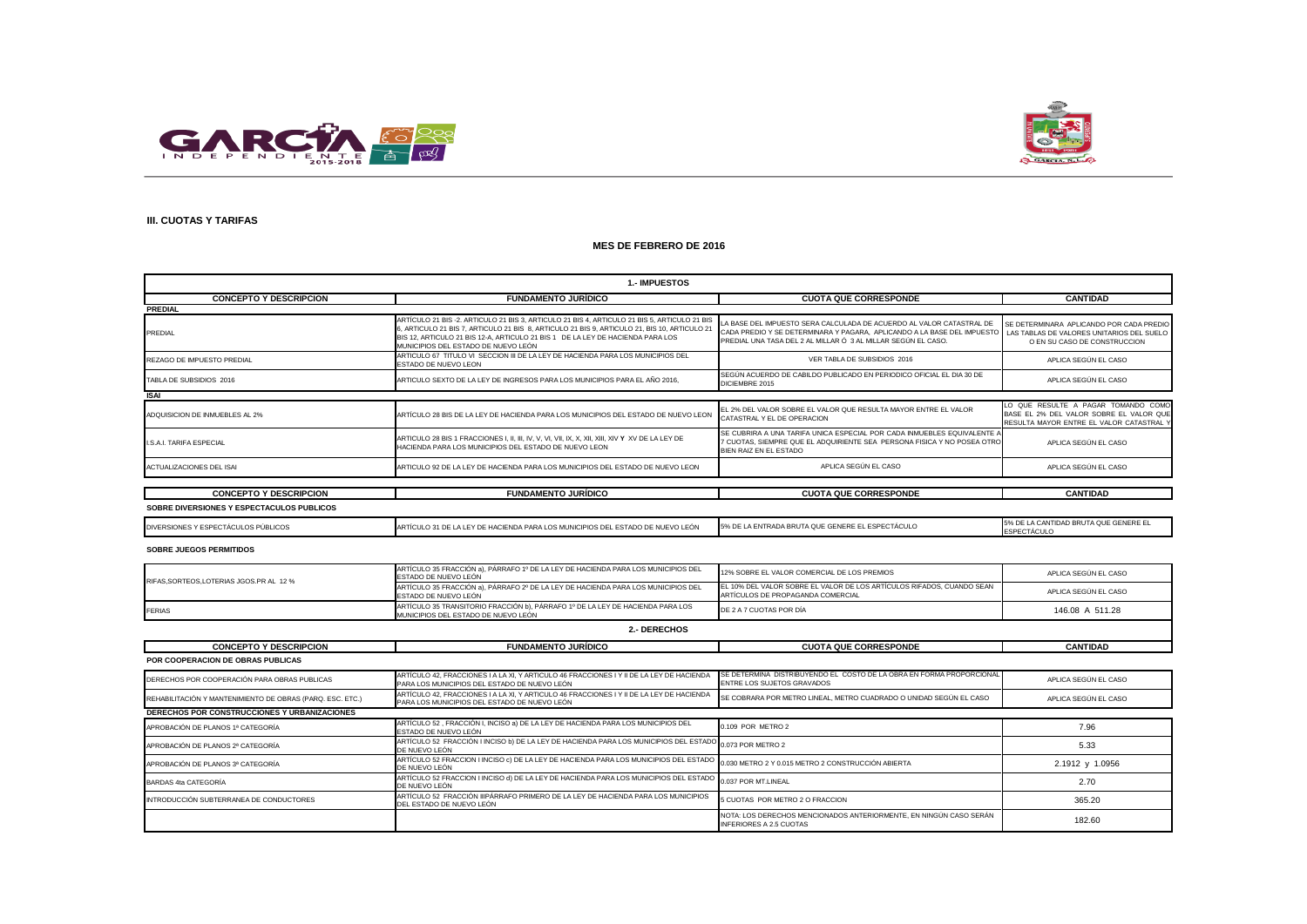| SERVICIOS PRESTADOS EN TRAMITACIONES URBANISTICAS EN MATERIA DE DESARROLLO URBANO          |                                                                                                                                             |                                                                                                                                                                                                                                                                                                  |                                                                                                                                                                            |
|--------------------------------------------------------------------------------------------|---------------------------------------------------------------------------------------------------------------------------------------------|--------------------------------------------------------------------------------------------------------------------------------------------------------------------------------------------------------------------------------------------------------------------------------------------------|----------------------------------------------------------------------------------------------------------------------------------------------------------------------------|
| SUBDIVISIONES, FUSIONES Y RELOTIFICACIONES                                                 | ARTÍCULO 52 BIS, FRACCIÓN I, PÁRRAFO PRIMERO DE LA LEY DE HACIENDA PARA LOS<br>MUNICIPIOS DEL ESTADO DE NUEVO LEÓN                          | 30 CUOTAS POR CADA LOTE Ó FRACCIÓN RESULTANTE                                                                                                                                                                                                                                                    | 2,191.20                                                                                                                                                                   |
| PREDIOS RESULTANTES DE HASTA 250 M2                                                        | ARTÍCULO 52 BIS, FRACCIÓN I, PÁRRAFO SEGUNDO DE LA LEY DE HACIENDA PARA LOS<br>MUNICIPIOS DEL ESTADO DE NUEVO LEÓN                          | 3 CUOTAS POR CADA LOTE Ó FRACCIÓN RESULTANTE                                                                                                                                                                                                                                                     | 219.12                                                                                                                                                                     |
| FACTIBILIDAD Y LINEAMIENTO                                                                 | ARTÍCULO 52 BIS, FRACCIÓN I, PÁRRAFO TERCERO DE LA LEY DE HACIENDA PARA LOS<br>MUNICIPIOS DEL ESTADO DE NUEVO LEÓN                          | 2 CUOTAS                                                                                                                                                                                                                                                                                         | 146.08                                                                                                                                                                     |
| INICIO DE TRAMITE DE USO DE SUELO O EDIFICACION                                            |                                                                                                                                             |                                                                                                                                                                                                                                                                                                  |                                                                                                                                                                            |
| INICIO DE TRAMITE DE LICENCIA DE USO DE SUELO O EDIFICACIÓN HASTA<br>100 M2                | ARTÍCULO 52 BIS, FRACCIÓN II, INCISO b) DE LA LEY DE HACIENDA PARA LOS MUNICIPIOS DEL<br>STADO DE NUEVO LEÓN                                | <b>6 CUOTAS</b>                                                                                                                                                                                                                                                                                  | 438.24                                                                                                                                                                     |
| INICIO DE TRÁMITE DE LICENCIA DE USO DE SUELO Ó EDIFICACIÓN MAYOR<br>DE 100 Y HASTA 250 M2 | ARTÍCULO 52 BIS, FRACCIÓN II, INCISO b) DE LA LEY DE HACIENDA PARA LOS MUNICIPIOS DEL<br>ESTADO DE NUEVO LEÓN                               | 12 CUOTAS                                                                                                                                                                                                                                                                                        | 876.48                                                                                                                                                                     |
| INICIO DE TRÁMITE DE LICENCIA DE USO DE SUELO Ó EDIFICACIÓN MAYOR<br>DE 250 Y HASTA 500 M2 | ARTÍCULO 52 BIS, FRACCIÓN II, INCISO c) DE LA LEY DE HACIENDA PARA LOS MUNICIPIOS DEL<br>ESTADO DE NUEVO LEÓN                               | 18 CUOTAS                                                                                                                                                                                                                                                                                        | 1,314.72                                                                                                                                                                   |
| INICIO DE TRÁMITE DE LICENCIA DE USO DE SUELO Ó EDIFICACIÓN MAYOR<br>DE 500 HASTA 1000 M2  | ARTÍCULO 52 BIS, FRACCIÓN II, INCISO d) DE LA LEY DE HACIENDA PARA LOS MUNICIPIOS DEL<br>ESTADO DE NUEVO LEÓN                               | 24 CUOTAS                                                                                                                                                                                                                                                                                        | 1,752.96                                                                                                                                                                   |
| INICIO DE TRÁMITE DE LICENCIA DE USO DE SUELO Ó EDIFICACIÓN MAYOR<br>DE 1000 M2            | ARTÍCULO 52 BIS, FRACCIÓN II, INCISO e) DE LA LEY DE HACIENDA PARA LOS MUNICIPIOS DEL<br>ESTADO DE NUEVO LEÓN                               | 30 CUOTAS                                                                                                                                                                                                                                                                                        | 2.191.20                                                                                                                                                                   |
| LICENCIAS DE USO DE SUELO O EDIFICACIONES                                                  |                                                                                                                                             |                                                                                                                                                                                                                                                                                                  |                                                                                                                                                                            |
|                                                                                            | ARTÍCULO 52 BIS, FRACCIÓN III, INCISO a) DE LA LEY DE HACIENDA PARA LOS MUNICIPIOS DEL                                                      |                                                                                                                                                                                                                                                                                                  |                                                                                                                                                                            |
| ICENCIA DE USO DE SUELO Ó EDIFICACIÓN HASTA 100 M2.                                        | ESTADO DE NUEVO LEÓN<br>ARTÍCULO 52 BIS, FRACCIÓN III, INCISO b) DE LA LEY DE HACIENDA PARA LOS MUNICIPIOS DEL                              | 6 CUOTAS                                                                                                                                                                                                                                                                                         | 438.24                                                                                                                                                                     |
| LICENCIA DE USO DE SUELO Ó EDIFICACIÓN MAYOR DE 100 HASTA 250 M2                           | ESTADO DE NUEVO LEÓN<br>ARTÍCULO 52 BIS, FRACCIÓN III, INCISO c) DE LA LEY DE HACIENDA PARA LOS MUNICIPIOS DEL                              | 12 CUOTAS                                                                                                                                                                                                                                                                                        | 876.48                                                                                                                                                                     |
| LICENCIA DE USO DE SUELO Ó EDIFICACIÓN MAYOR DE 250 HASTA 500 M2                           | FSTADO DE NUEVO I FÓN<br>ARTÍCULO 52 BIS, FRACCIÓN III, INCISO d) DE LA LEY DE HACIENDA PARA LOS MUNICIPIOS DEL                             | <b>8 CUOTAS</b>                                                                                                                                                                                                                                                                                  | 1,314.72                                                                                                                                                                   |
| LICENCIA DE USO DE SUELO Ó EDIFICACIÓN MAYOR DE 500 HASTA 1000 M2                          | ESTADO DE NUEVO LEÓN<br>ARTÍCULO 52 BIS, FRACCIÓN III, INCISO e) DE LA LEY DE HACIENDA PARA LOS MUNICIPIOS DEL                              | 24 CUOTAS                                                                                                                                                                                                                                                                                        | 1,752.96                                                                                                                                                                   |
| LICENCIA DE USO DE SUELO MAYOR DE 1000 M2                                                  | ESTADO DE NUEVO LEÓN                                                                                                                        | 30 CUOTAS                                                                                                                                                                                                                                                                                        | 2,191.20                                                                                                                                                                   |
| <b>ADICIONALES</b>                                                                         | ARTÍCULO 52 BIS, FRACCIÓN III, PÁRRAFO SEGUNDO, INCISO a) DE LA LEY DE HACIENDA PARA                                                        |                                                                                                                                                                                                                                                                                                  |                                                                                                                                                                            |
| ADICIONALES LICENCIA DE USO DE DUELO Ó EDIFICACIÓN HASTA 100M2                             | OS MUNICIPIOS DEL ESTADO E NUEVO LEÓN.                                                                                                      | 0.08 CUOT. POR MT2                                                                                                                                                                                                                                                                               | 5.84                                                                                                                                                                       |
| ADICIONALES LICENCIA DE USO DE SUELO Ó EDIFICACIÓN MAYOR DE 100<br><b>IASTA 250 M2</b>     | ARTÍCULO 52 BIS, FRACCIÓN III, PÁRRAFO SEGUNDO, INCISO b) DE LA LEY DE HACIENDA PARA<br>OS MUNICIPIOS EL ESTADO DE NUEVO LEÓN               | 0.16 CUOT., POR MT2                                                                                                                                                                                                                                                                              | 11.69                                                                                                                                                                      |
| ADICIONALES LICENCIA DE USO DE SUELO Ó EDIFICACIÓN MAYOR DE 250<br><b>HASTA 500 M2</b>     | ARTÍCULO 52 BIS, FRACCIÓN III, PÁRRAFO SEGUNDO, INCISO c) DE LA LEY DE HACIENDA PARA<br>OS MUNICIPIOS DEL ESTADO DE NUEVO LEÓN.             | 0.24 CUOT. POR MT2                                                                                                                                                                                                                                                                               | 17.53                                                                                                                                                                      |
| ADICIONALES LICENCIA DE USO DE SUELO Ó EDIFICACIÓN MAYOR DE 500<br><b>HASTA 1000 M2</b>    | ARTÍCULO 52 BIS, FRACCIÓN III, PÁRRAFO SEGUNDO, INCISO d) DE LA LEY DE HACIENDA DE LOS<br>MUNICIPIOS DEL ESTADO DE NUEVO LEÓN               | 0.31 CUOT. POR MT2                                                                                                                                                                                                                                                                               | 22.64                                                                                                                                                                      |
| ADICIONALES LICENCIA DE USO DE SUELO Ó EDIFICACIÓN MAYOR DE 1000                           | ARTÍCULO 52 BIS, FRACCIÓN III, PÁRRAFO SEGUNDO, INCISO e) DE LA LEY DE HACIENDA PARA<br>OS MUNICIPIOS DELESTADO DE NUEVO LEÓN               | 0.38 CUOTAS POR MT2                                                                                                                                                                                                                                                                              | 27.76                                                                                                                                                                      |
|                                                                                            |                                                                                                                                             | NOTA: LA CUOTA PREVISTA NO EXCEDERÁ DE \$8.00 POR METRO CUADRADO PARA<br>EDIFICACIONES HABITACIONALES MULTIFAMILIARES. LAS CASAS-HABITACION<br>ESTARAN EXENTAS DEL PAGO DE ESTE DERECHO.                                                                                                         | SEGUN SEA EL CASO                                                                                                                                                          |
| FACTIBILIDAD Y AUTORIZACION DE REGIMEN DE CONDOMINIO                                       |                                                                                                                                             |                                                                                                                                                                                                                                                                                                  |                                                                                                                                                                            |
| FACTIBILIDAD Y AUTORIZACIÓN DE RÉGIMENES EN CONDOMINIO VERTICAL                            | ARTÍCULO 52 BIS, FRACCIÓN IV, INCISO a) DE LA LEY DE HACIENDA PARA LOS MUNICIPIOS DEL<br>ESTADO DE NUEVO LEÓN                               | 0.12 CUOTAS POR MT.2 DE CONSTRUCCION                                                                                                                                                                                                                                                             | 8.76                                                                                                                                                                       |
|                                                                                            | ARTÍCULO 52 BIS, FRACCIÓN IV, INCISO b) Y FRACCION V INCISO a) DE LA LEY DE HACIENDA DE<br>LOS MUNICIPIOS DEL ESTADO DE NUEVO LEÓN          | OTES HABITACIONALES O INDUSTRIALES DE HASTA 150 M2: 0.107 CUOTAS                                                                                                                                                                                                                                 | 7.82                                                                                                                                                                       |
| FACTIBILIDAD Y AUTORIZACIÓN DE RÉGIMENES EN CONDOMINIO<br>HORIZONTAL                       | ARTÍCULO 52 BIS, FRACCIÓN IV, INCISO b) Y FRACCION V INCISO b) DE LA LEY DE HACIENDA DE                                                     | LOTES HABITACIONALES O INDUSTRIALES DE MAS DE 150 M2 HASTA 300 M2: 0.143<br><b>CUOTAS</b>                                                                                                                                                                                                        | 10.44                                                                                                                                                                      |
|                                                                                            | LOS MUNICIPIOS DEL ESTADO DE NUEVO LEÓN                                                                                                     | LOTES HABITACIONALES O INDUSTRIALES DE MAS DE 300 M2: 0.172 CUOTAS                                                                                                                                                                                                                               | 12.56                                                                                                                                                                      |
|                                                                                            |                                                                                                                                             | LOTES HABITACIONALES O INDUSTRIALES DE HASTA 150 M2: 0.107 CUOTAS                                                                                                                                                                                                                                | 7.82                                                                                                                                                                       |
|                                                                                            | ARTÍCULO 52 BIS, FRACCIÓN IV, INCISO c) Y FRACCION V INCISO c) NUMERO 1 DE LA LEY DE<br>HACIENDA DE LOS MUNICIPIOS DEL ESTADO DE NUEVO LEÓN | LOTES HABITACIONALES O INDUSTRIALES DE MAS DE 150 M2 HASTA 300 M2: 0.143<br><b>CUOTAS</b>                                                                                                                                                                                                        | 10.44                                                                                                                                                                      |
| FACTIBILIDAD Y AUTORIZACIÓN DE RÉGIMENES EN CONDOMINIO MIXTO                               |                                                                                                                                             | OTES HABITACIONALES O INDUSTRIALES DE MAS DE 300 M2: 0.172 CUOTAS                                                                                                                                                                                                                                | 12.56                                                                                                                                                                      |
|                                                                                            | ARTÍCULO 52 BIS, FRACCIÓN IV, INCISO b) Y FRACCION V INCISO b) NUMERO 3 DE LA LEY DE<br>IACIENDA DE LOS MUNICIPIOS DEL ESTADO DE NUEVO LEÓN | LOTES CAMPESTRES: 0.107 CUOTAS                                                                                                                                                                                                                                                                   | 7.82                                                                                                                                                                       |
| AUTORIZACION DE FRACCIONAMIENTOS                                                           |                                                                                                                                             |                                                                                                                                                                                                                                                                                                  |                                                                                                                                                                            |
| FACTIBILIDAD Y LINEAMIENTOS                                                                | ARTÍCULO 52 BIS, FRACCIÓN V, INCISO a) DE LA LEY DE HACIENDA DE LOS MUNICIPIOS DEL<br>ESTADO DE NUEVO LEÓN                                  | 117.5 CUOTAS                                                                                                                                                                                                                                                                                     | 8,582.20                                                                                                                                                                   |
| PROYECTO URBANÍSTICO                                                                       | ARTÍCULO 52 BIS, FRACCIÓN V, INCISO b) DE LA LEY DE HACIENDA PARA LOS MUNICIPIOS DEL<br>ESTADO DE NUEVO LEÓN                                | 117.5 CUOTAS                                                                                                                                                                                                                                                                                     | 8,582.20                                                                                                                                                                   |
| PROYECTO EJECUTIVO                                                                         | ARTÍCULO 52 BIS, FRACCIÓN V, INCISO c) NUMERALES 1, 2, 3, 4, 5, 6 DE LA LEY DE HACIENDA<br>PARA LOS MUNICIPIOS DEL ESTADO DE NUEVO LEÓN     | SE COBRARA POR M2 DE ÁREA VENDIBLE DEPENDIENDO SI EL ÁREA E<br>HABITACIONAL, INDUSTRIAL, CAMPESTRE U OTROS A-LOTES CON SUPERFICI<br>HASTA 150 M2, 0.107 CUOTAS, B-LOTES CON SUPERFICIE DE MÁS DE 150 M2<br>HASTA 300 M2, 0.143 CUOTAS, LOTES CON SUPERFICIE MAYOR A 300 M2 0.17<br><b>CUOTAS</b> | 4-LOTES CON SUPERFICIE HASTA 150 M2. 7.81<br>MT.2. B-LOTES CON SUPERFICIE DE MÁS DE 150<br>M2 Y HASTA 300 M2, 10.44 MT.2, LOTES CON<br>SUPERFICIE MAYOR A 300 M2 12.56 MT2 |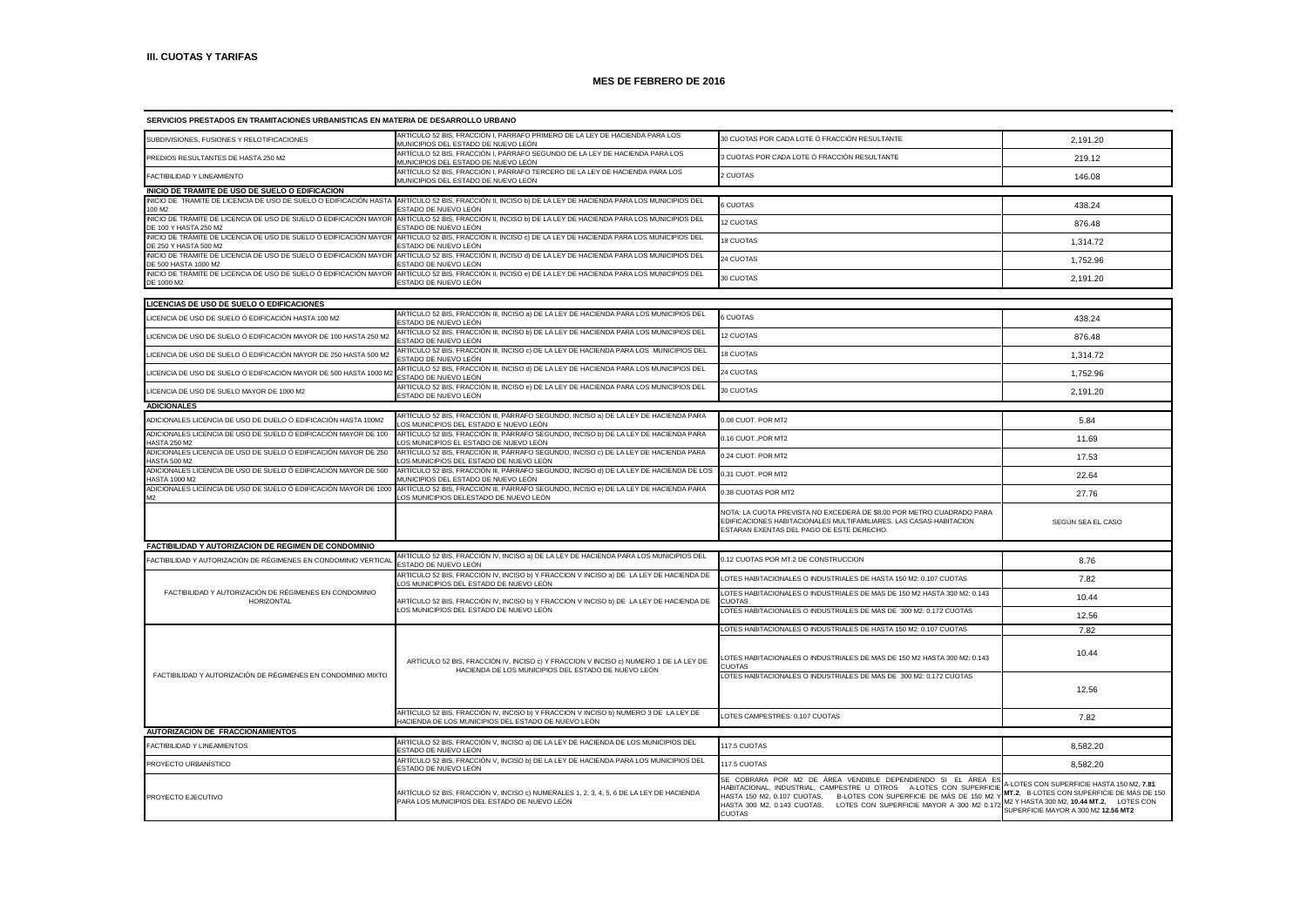| HABITACIONALES O INDUSTRIALES                                                                    | ARTÍCULO 52 BIS, FRACCION V, INCISO C) NUMERO 1 LETRA a b c DE LA LEY DE HACIENDA PARA<br>LOS MUNICIPIOS DEL ESTADO DE NUEVO LEÓN   | HABITACIONALES E INDUSTRIALES, EXCEPTUANDO LOS PREDIOS RESERVADOS<br>PARA EQUIPAMIENTOS COMERCIALES Y DE SERVICIOS:SE COBRARA POR M2 DE A-LOTES CON SUPERFICIE HASTA 150 M2, 7.81<br>ÁREA VENDIBLE DEPENDIENDO SI EL ÁREA ES HABITACIONAL, INDUSTRIAL, MT.2. B-LOTES CON SUPERFICIE DE MÁS DE 150<br>CAMPESTRE U OTROS A-LOTES CON SUPERFICIE HASTA 150 M2, 0.107 CUOTAS, M2 Y HASTA 300 M2, 10.44 MT.2, LOTES CON<br>B-LOTES CON SUPERFICIE DE MÁS DE 150 M2 Y HASTA 300 M2, 0.143 CUOTAS, SUPERFICIE MAYOR A 300 M2 12.56 MT2<br>LOTES CON SUPERFICIE MAYOR A 300 M2 0.172 CUOTAS |           |
|--------------------------------------------------------------------------------------------------|-------------------------------------------------------------------------------------------------------------------------------------|-------------------------------------------------------------------------------------------------------------------------------------------------------------------------------------------------------------------------------------------------------------------------------------------------------------------------------------------------------------------------------------------------------------------------------------------------------------------------------------------------------------------------------------------------------------------------------------|-----------|
| LOTES CON SUPERFICIE HASTA 150 M2                                                                | ARTÍCULO 52 BIS, FRACCIÓN V. INCISO c), NÚMERO 1, APARTADO A. DE LA LEY DE HACIENDA<br>PARA LOS MUNICIPIOS DEL ESTADO DE NUEVO LEÓN | 0.107 CUOTAS                                                                                                                                                                                                                                                                                                                                                                                                                                                                                                                                                                        | 7.82      |
| LOTES CON SUPERFICIE DE MAS DE 150 HASTA 300 M2                                                  | ARTÍCULO 52 BIS. FRACCIÓN V. INCISO c). NÚMERO 1. APARTADO B. DE LA LEY DE HACIENDA<br>PARA LOS MUNICIPIOS DEL ESTADO DE NUEVO LEÓN | 0.143 CUOTAS                                                                                                                                                                                                                                                                                                                                                                                                                                                                                                                                                                        | 10.44     |
| LOTES CON SUPERFICIE MAYOR DE 300 M2                                                             | ARTÍCULO 52 BIS. FRACCIÓN V. INCISO c). NÚMERO 1. APARTADO C. DE LA LEY DE HACIENDA<br>PARA LOS MUNICIPIOS DEL ESTADO DE NUEVO LEÓN | 0.172 CUOTAS                                                                                                                                                                                                                                                                                                                                                                                                                                                                                                                                                                        | 12.56     |
| INDUSTRIALES UBICADOS EN EL MUNICIPIO                                                            | ARTÍCULO 52 BIS, FRACCIÓN V. INCISO c), NÚMERO 2 DE LA LEY DE HACIENDA PARA LOS<br>MUNICIPIOS DEL ESTADO DE NUEVO LEÓN              | 0.107 CUOTAS                                                                                                                                                                                                                                                                                                                                                                                                                                                                                                                                                                        | 7.82      |
| OTROS UBICADOS EN EL MUNICIPIO                                                                   | ARTÍCULO 52 BIS. FRACCIÓN V. INCISO c). NÚMERO 5 DE LA LEY DE HACIENDA PARA LOS<br>MUNICIPIOS DEL ESTADO DE NUEVO LEÓN              | 0.107 CUOTAS                                                                                                                                                                                                                                                                                                                                                                                                                                                                                                                                                                        | 7.82      |
| CERTIFICACIÓN DEL CUMPLIMIENTO DE REQUSITOS PARA VENTA.                                          | ARTÍCULO 52 BIS. FRACCIÓN V. INCISO c). NÚMERO 6. INCISO d) DE LA LEY DE HACIENDA PARA<br>OS MUNICIPIOS EL ESTADO DE NUEVO LEÓN     | 117.5 CUOTAS                                                                                                                                                                                                                                                                                                                                                                                                                                                                                                                                                                        | 8.582.20  |
| <b>PRORROGA</b>                                                                                  | ARTÍCULO 52 BIS, FRACCIÓN V. INCISO c), NÚMERO 6, INCISO e) DE LA LEY DE HACIENDA PARA<br>LOS MUNICIPIOS DEL ESTADO DE NUEVO LEÓN   | 58.5 CUOTAS                                                                                                                                                                                                                                                                                                                                                                                                                                                                                                                                                                         | 4.272.84  |
| ACTUALIZACIÓN DE GARANTÍAS                                                                       | ARTÍCULO 52 BIS. FRACCIÓN V. INCISO c). NÚMERO 6. INCISO f) DE LA LEY DE HACIENDA PARA<br>OS MUNICIPIOS DEL ESTADO DE NUEVO LEÓN.   | 58.5 CUOTAS                                                                                                                                                                                                                                                                                                                                                                                                                                                                                                                                                                         | 4.272.84  |
| <b>MODIFICACIONES</b>                                                                            | ARTÍCULO 52 BIS, FRACCIÓN V. INCISO c), NÚMERO 6, INCISO q) DE LA LEY DE HACIENDA PARA<br>LOS MUNICIPIOS DEL ESTADO DE NUEVO LEÓN   | 58.5 CUOTAS                                                                                                                                                                                                                                                                                                                                                                                                                                                                                                                                                                         | 4.272.84  |
| RECEPCIÓN DE OBRA                                                                                | ARTÍCULO 52 BIS, FRACCIÓN V. INCISO c), NÚMERO 6, INCISO h) DE LA LEY DE HACIENDA PARA<br>LOS MUNICIPIOS DEL ESTADO DE NUEVO LEÓN   | 586.5 CUOTAS                                                                                                                                                                                                                                                                                                                                                                                                                                                                                                                                                                        | 42.837.96 |
| REGULARIZACIÓN Y ORDENAMIENTO URBANO EN FRACCIONAMIENTOS Y<br>EN LICENCIAS DE USO DE SUELO (75%) | ARTÍCULO 52 BIS. FRACCIÓN VI DE LA LEY DE HACIENDA PARA LOS MUNICIPIOS DEL ESTADO DE<br>NUEVO LEÓN                                  | SE APLICARAN LAS CUOTAS PREVISTAS EN LAS FRACCIONES III Y IV DEL ARTÍCULO 52 BIS DE LA LEY DE HACIENDA PARA LOS<br>MUNICIPIOS DEL ESTADO DE NUEVO LEON. CON UN INCREMENTO DEL 75%                                                                                                                                                                                                                                                                                                                                                                                                   |           |
| EXPEDICIÓN DE COPIAS CERTIFICADAS DE PLANOS                                                      | ARTÍCULO 52 BIS. FRACCIÓN VII DE LA LEY DE HACIENDA PARA LOS MUNICIPIOS DEL ESTADO DE<br>NUEVO LEÓN                                 | 3.5 CUOTAS                                                                                                                                                                                                                                                                                                                                                                                                                                                                                                                                                                          | 255.64    |
| EXPEDICIÓN DE CONSTANCIA Y CERTIFICACIONES                                                       | ARTÍCULO 52 BIS, FRACCIÓN VIII DE LA LEY DE HACIENDA PARA LOS MUNICIPIOS DEL ESTADO DE<br>NUEVO LEÓN                                | 2.5 CUOTAS                                                                                                                                                                                                                                                                                                                                                                                                                                                                                                                                                                          | 182.60    |
| INFORMACIÓN DE ALINEAMIENTO DE LA VIALIDAD                                                       | ARTÍCULO 52 BIS. FRACCIÓN IX DE LA LEY DE HACIENDA PARA LOS MUNICIPIOS DEL ESTADO DE<br>NUEVO LEÓN                                  | 1.5 CUOTAS                                                                                                                                                                                                                                                                                                                                                                                                                                                                                                                                                                          | 109.56    |
| INSCRIPCION DE NUEVOS FRACCIONAMIENTOS O AMPLIACION                                              |                                                                                                                                     |                                                                                                                                                                                                                                                                                                                                                                                                                                                                                                                                                                                     |           |
| FRACCIONAMIENTOS CUYOS LOTES TENGAN UNA SUPERFICIE PROMEDIO<br><b>MAYOR A 250 M2</b>             | ARTÍCULO 55 INCISO a) DE LA LEY DE HACIENDA PARA LOS MUNICIPIOS DEL ESTADO DE NUEVO<br>LEÓN                                         | 0.023 CUOTAS POR MT2                                                                                                                                                                                                                                                                                                                                                                                                                                                                                                                                                                | 1.68      |
| FRACCIONAMINTOS CUYOS LOTES TENGAN UNA SUPERFICIE PROMEDIO<br>ENTRE 150 Y 250 M2                 | ARTÍCULO 55 INCISO b) DE LA LEY DE HACIENDA PARA LOS MUNICIPIOS DEL ESTADO DE NUEVO<br>LEÓN                                         | 0.012 CUOTAS POR MT2                                                                                                                                                                                                                                                                                                                                                                                                                                                                                                                                                                | 0.876     |
| FRACCIONAMIENTOS CUYOS LOTES TENGAN UNA SUPERFICIE PROMEDIO<br><b>MENOR A 150 M2</b>             | ARTÍCULO 55 INCISO c) DE LA LEY DE HACIENDA PARA LOS MUNICIPIOS DEL ESTADO DE NUEVO<br>EÓN.                                         | 0.009 CUOTAS POR MT2                                                                                                                                                                                                                                                                                                                                                                                                                                                                                                                                                                | 0.657     |
| CEMENTERIOS UBICADOS EN LOS MUNICIPIOS                                                           | ARTÍCULO 55 INCISO d) DE LA LEY DE HACIENDA PARA LOS MUNICIPIOS DEL ESTADO DE NUEVO<br>I FÓN                                        | 0.12 CUOTAS POR MT2                                                                                                                                                                                                                                                                                                                                                                                                                                                                                                                                                                 | 8.76      |
| ASIGNACIÓN DE NUMERO OFICIAL                                                                     | ARTÍCULO 55. PÁRRAFO TERCERO DE LA LEY DE HACIENDA PARA LOS MUNICIPIOS DEL ESTADO<br>DE NUEVO LEÓN                                  | 1.24 CUOTAS                                                                                                                                                                                                                                                                                                                                                                                                                                                                                                                                                                         | 90.57     |

### **POR CERTIFICACIONES, AUTORIZACIONES, CONSTANCIAS Y REGISTROS**

| COPIA SIMPLE POR HOJA                                        | ARTÍCULO 57, FRACCIÓN I, INCISO a) DE LA LEY DE HACIENDA PARA LOS MUNICIPIOS DEL                                  | 0.012 CUOTAS EN HOJAS TAMAÑO CARTA  | 0.876  |
|--------------------------------------------------------------|-------------------------------------------------------------------------------------------------------------------|-------------------------------------|--------|
|                                                              | ESTADO DE NUEVO LEÓN                                                                                              | 0.017 CUOTAS EN HOJAS TAMAÑO OFICIO | 1.242  |
| COPIA A COLOR POR HOJA                                       | ARTÍCULO 57, FRACCIÓN I, INCISO b) DE LA LEY DE HACIENDA PARA LOS MUNICIPIOS DE L                                 | 0.024 CUOTAS EN HOJAS TAMAÑO CARTA  | 1.75   |
|                                                              | ESTADO DE NUEVO LEÓN                                                                                              | 0.034 CUOTAS EN HOJAS TAMAÑO OFICIO | 2.48   |
| COPIA CERTIFICADAS POR CADA DOCUMENTO                        | ARTÍCULO 57, FRACCIÓN I, INCISO c) DE LA LEY DE HACIENDA PARA LOS MUNICIPIOS DEL<br>ESTADO DE NUEVO LEÓN          | 1 CUOTA                             | 73.04  |
| COPIA SIMPLE DE PLANOS                                       | ARTÍCULO 57, FRACCIÓN I, INCISO d) DE LA LEY DE HACIENDA PARA LOS MUNICIPIOS DEL<br>ESTADO DE NUEVO LEÓN          | 0.43 CUOTAS                         | 31.41  |
| COPIA SIMPLE DE PLANOS A COLOR                               | ARTÍCULO 57, FRACCIÓN I, INCISO e) DE LA LEY DE HACIENDA PARA LOS MUNICIPIOS DEL<br>ESTADO DE NUEVO LEÓN          | 2 CUOTAS                            | 146.08 |
| COPIA CERTIFICADA DE PLANOS                                  | ARTÍCULO 57, FRACCIÓN I, INCISO f) DE LA LEY DE HACIENDA PARA LOS MUNICIPIOS DEL ESTADO 3 CUOTAS<br>DE NUEVO LEÓN |                                     | 219.12 |
| COPIA CERTIFICADA DE PLANOS A COLOR                          | ARTÍCULO 57, FRACCIÓN I, INCISO q) DE LA LEY DE HACIENDA PARA LOS MUNICIPIOS DEL<br>ESTADO DE NUEVO LEÓN          | 5 CUOTAS                            | 365.20 |
| DIVERSAS CONSTANCIAS Y CERTIFICACIONES                       | ARTÍCULO 57, FRACCIÓN I, INCISO h) DE LA LEY DE HACIENDA PARA LOS MUNICIPIOS DEL<br>ESTADO DE NUEVO LEÓN          | 1 CUOTA                             | 73.04  |
| BÚSQUEDA Y LOCALIZACIÓN DE ARCHIVOS Y EXPEDIENTES            | ARTÍCULO 57. FRACCIÓN I. PÁRRAFO TERCERO DE LA LEY DE HACIENDA PARA LOS MUNICIPIOS<br>EL ESTADO DE NUEVO LEÓN     | 1 CUOTA                             | 73.04  |
| CERTIFICACIÓN DE PREDIAL                                     | ARTÍCULO 57, FRACCIÓN I, INCISO h) DE LA LEY DE HACIENDA PARA LOS MUNICIPIOS EL ESTADO<br>DE NUEVO LEÓN           | 1 CUOTA                             | 73.04  |
| CERTIFICACIÓN COMISIONADOS MUNICIPALES                       | ARTÍCULO 57, FRACCIÓN I, INCISO h) DE LA LEY DE HACIENDA PARA LOS MUNICIPIOS DEL<br>ESTADO DE NUEVO LEÓN          | 1 CUOTA                             | 73.04  |
| CONSTANCIA O REGISTRO DE REFRENDO                            | ARTÍCULO 57, FRACCIÓN I, INCISO h) DE LA LEY DE HACIENDA PARA LOS MUNICIPIOS DEL<br>ESTADO DE NUEVO LEÓN          | 1 CUOTA                             | 73.04  |
| CONSTANCIA DE NO INFRACCIONES, RELATIVAS A CONTROL VEHICULAR | ARTÍCULO 57. FRACCIÓN I. PARRAFO CUARTO DE LA LEY DE HACIENDA PARA LOS MUNICIPIOS<br>DEL ESTADO DE NUEVO LEÓN     | 0.25 CUOTAS                         | 18.26  |

J.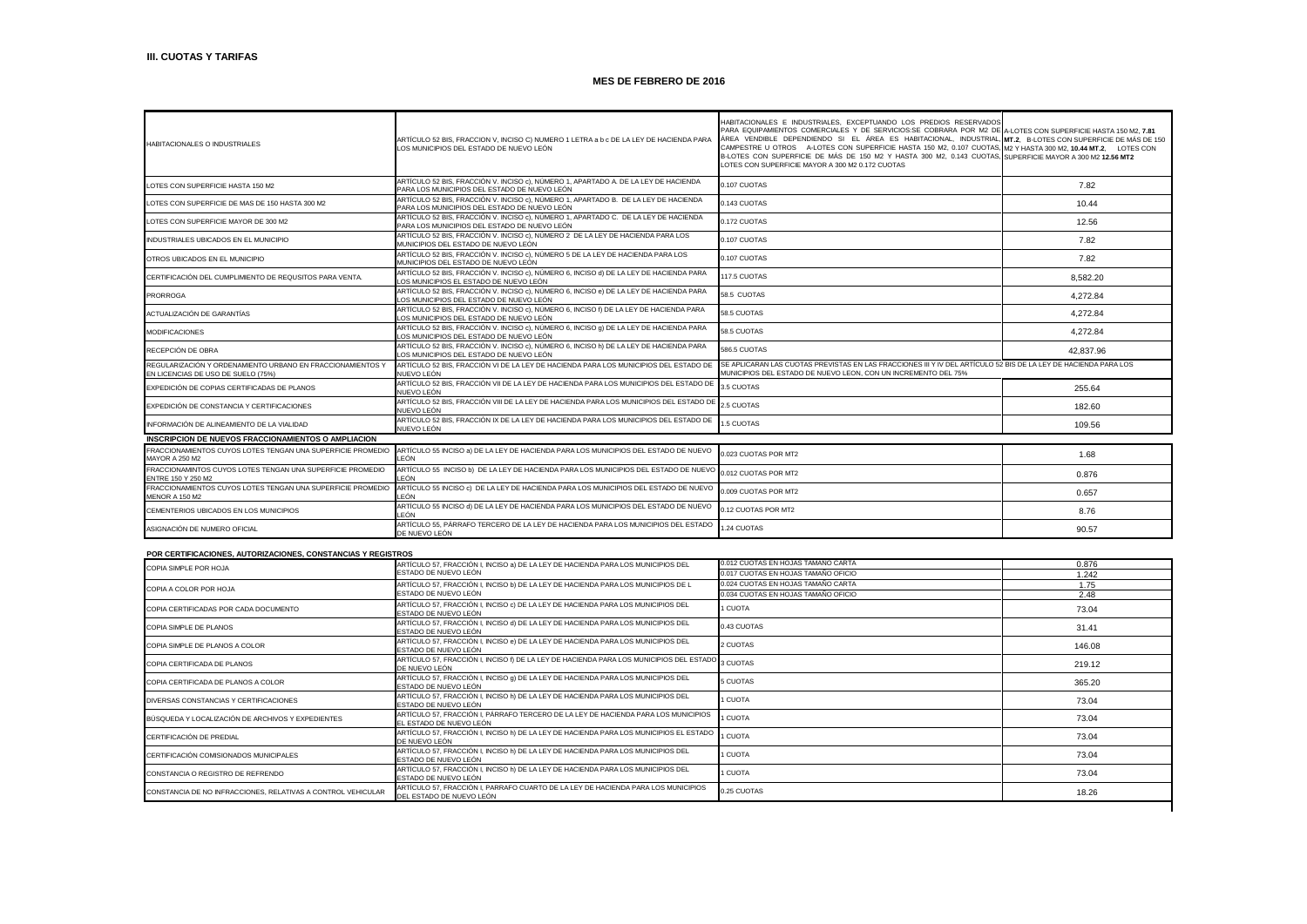| INSCRIPCIÓN AL INICIO DE ACTIVIDADES                                                                      | ARTÍCULO 58 DE LA LEY DE HACIENDA PARA LOS MUNICIPIOS DEL ESTADO DE NUEVO LEÓN                                      | ESTE ARTÍCULO SOLO MENCIONA LAS CUOTAS POR INSCRIPCIÓN AL INICIO DE<br>ACTIVIDADES, POR REFRENDO ANUAL DE LICENCIA, AUTORIZACIÓN, PERMISO O<br>CONCESIÓN QUE SE CUBRIRÁN EN LOS MUNICIPIOS DEL ÁREA METROPOLITANA |            |
|-----------------------------------------------------------------------------------------------------------|---------------------------------------------------------------------------------------------------------------------|-------------------------------------------------------------------------------------------------------------------------------------------------------------------------------------------------------------------|------------|
|                                                                                                           | ARTÍCULO 58 BIS FRACCION A) NUMERO 1 DE LA LEY DE HACIENDA PARA LOS MUNICIPIOS EL                                   | HASTA 15,000 PERSONAS: 1500 CUOTAS                                                                                                                                                                                | 109.560.00 |
| <b>ESTADIOS DE FUTBOL</b>                                                                                 | ESTADO DE NUEVO LEÓN                                                                                                | DE MAS DE 15.000 HASTA 25.000 PERSONAS: 2700 CUOTAS                                                                                                                                                               | 197.208.00 |
|                                                                                                           |                                                                                                                     | DEMAS DE 25,000 PERSONAS: 3500 CUOTAS                                                                                                                                                                             | 255.640.00 |
| CABARET, CENTROS NOCTURNOS, DISCOTECAS, CASAS Y<br>ESTABLECIMIENTOS DE APUESTAS                           | ARTÍCULO 58 BIS FRACCION A) NUMERO 2 DE LA LEY DE HACIENDA PARA LOS MUNICIPIOS EL<br>ESTADO DE NUEVO LEÓN           | NO MAYOR A 120 M2 2390 CUOTAS                                                                                                                                                                                     | 174.565.60 |
|                                                                                                           |                                                                                                                     | MAYOR A 120 M2, 2825 CUOTAS                                                                                                                                                                                       | 206.338.00 |
| HOTELES Y MOTELES DE PASO CON SERVICIO DE BAR Y RESTURANT-BAR                                             | ARTÍCULO 58 BIS FRACCION A) NUMERO 4 DE LA LEY DE HACIENDA PARA LOS MUNICIPIOS EL<br>ESTADO DE NUEVO LEÓN           | 1500 CUOTAS                                                                                                                                                                                                       | 109.560.00 |
| <b>ESTABLECIMIENTOS QUE EXPENDAN BEBIDAS ALCOHOLICAS CERRADAS</b>                                         |                                                                                                                     |                                                                                                                                                                                                                   |            |
| ABARROTES CON VENTA DE CERVEZA CON UN AREA DE EXPOSICIÓN AL<br>PÚBLICO NO MAYOR A 50 M2                   | ARTÍCULO 58 BIS FRACCION A) NUMERO 5 INCISO a) DE LA LEY DE HACIENDA PARA LOS<br>MUNICIPIOS EL ESTADO DE NUEVO LEÓN | <b>15 CUOTAS</b>                                                                                                                                                                                                  | 1.095.60   |
| ABARROTES CON VENTA DE CERVEZA, VINOS Y LICORES CON UN AREA DE<br>EXPOSICIÓN AL PÚBLICO, NO MAYOR A 50 M2 | ARTÍCULO 58 BIS FRACCION A) NUMERO 5 INCISO b) DE LA LEY DE HACIENDA PARA LOS<br>MUNICIPIOS EL ESTADO DE NUEVO LEÓN | 30 CUOTAS                                                                                                                                                                                                         | 2.191.20   |
| DEPOSITO CON VENTA DE CERVEZA INCLUYENO LOS QUE TIENEN                                                    | ARTÍCULO 58 BIS FRACCION A) NUMERO 5 INCISO c) DE LA LEY DE HACIENDA PARA LOS                                       | 40 CUOTAS                                                                                                                                                                                                         | 2.921.60   |
| DEPOSITO CON VENTA DE CERVEZA, VINOS Y LICORES INCLUYENDO LOS<br>QUE TIENEN SERVICIO DE AUTO              | ARTÍCULO 58 BIS FRACCION A) NUMERO 5 INCISO d) DE LA LEY DE HACIENDA PARA LOS<br>MUNICIPIOS EL ESTADO DE NUEVO LEÓN | <b>80 CUOTAS</b>                                                                                                                                                                                                  | 5,843.20   |
| <b>LICORERÍAS</b>                                                                                         | ARTÍCULO 58 BIS FRACCION A) NUMERO 5 INCISO e) DE LA LEY DE HACIENDA PARA LOS<br>MUNICIPIOS EL ESTADO DE NUEVO LEÓN | 80 CUOTAS                                                                                                                                                                                                         | 5.843.20   |
| MINISÚPER Y TIENDAS DE CONVENIENCIA CON UN AREA DE EXPOSICIÓN<br>AL PUBLICO NO MAYOR A 120 M2             | ARTÍCULO 58 BIS FRACCION A) NUMERO 5 INCISO f) DE LA LEY DE HACIENDA PARA LOS<br>MUNICIPIOS EL ESTADO DE NUEVO LEÓN | 60 CUOTAS                                                                                                                                                                                                         | 4.382.40   |
| MINISÚPER Y TIENDAS DE CONVENIENCIA CON UN AREA DE EXPOSICIÓN<br>AL PÚBLICO MAYOR A 120 M2                | ARTÍCULO 58 BIS FRACCION A) NUMERO 5 INCISO g) DE LA LEY DE HACIENDA PARA LOS<br>MUNICIPIOS EL ESTADO DE NUEVO LEÓN | 135 CUOTAS                                                                                                                                                                                                        | 9.860.40   |
| TIENDAS DE AUTO SERVICIO MAYOR A 120 M2                                                                   | ARTÍCULO 58 BIS FRACCION A) NUMERO 5 INCISO h) DE LA LEY DE HACIENDA PARA LOS<br>MUNICIPIOS EL ESTADO DE NUEVO LEÓN | 190 CUOTAS                                                                                                                                                                                                        | 13,877.60  |
| TIENDAS DE AUTO SERV DEPARTAMENTALES MAYOR A 120 M2                                                       | ARTÍCULO 58 BIS FRACCION A) NUMERO 5 INCISO i) DE LA LEY DE HACIENDA PARA LOS<br>MUNICIPIOS EL ESTADO DE NUEVO LEÓN | 380 CUOTAS                                                                                                                                                                                                        | 27.755.20  |
| EXPENDIO Y DISTRIBUCIÓN AL MAYOREO DE CERVEZA Ó BEBIDAS<br>ALCOHÓLICAS                                    | ARTÍCULO 58 BIS FRACCION A) NUMERO 5 INCISO ¡) DE LA LEY DE HACIENDA PARA LOS<br>MUNICIPIOS EL ESTADO DE NUEVO LEÓN | 340 CUOTAS                                                                                                                                                                                                        | 24.833.60  |

### **ESTABLECIMIENTOS QUE EXPENDAN BEBIDAS ALCOHOLICAS EN BOTELLA ABIERTA O AL COPEO**

| CERVECERÍAS CON EXPENDIO DE CERVEZA                                                          | ARTÍCULO 58 BIS FRACCION A) NUMERO 5 INCISO k) SUBINCISO a) DE LA LEY DE HACIENDA PARA 85 CUOTAS<br>LOS MUNICIPIOS DEL ESTADO DE NUEVO LEÓN                                                       |                                                                                                                                | 6.208.40                                                                                            |
|----------------------------------------------------------------------------------------------|---------------------------------------------------------------------------------------------------------------------------------------------------------------------------------------------------|--------------------------------------------------------------------------------------------------------------------------------|-----------------------------------------------------------------------------------------------------|
| RESTAURANTES, LONCHERÍAS, FONDAS Y SIMILARES CON EXPENDIO DE<br>CERVEZA                      | ARTÍCULO 58 BIS FRACCION A) NUMERO 5 INCISO k) SUBINCISO b) DE LA LEY DE HACIENDA PARA<br>LOS MUNICIPIOS DEL ESTADO DE NUEVO LEÓN                                                                 | 85 CUOTAS                                                                                                                      | 6,208.40                                                                                            |
| BILLARES CON EXPENDIO DE CERVEZA                                                             | ARTÍCULO 58 BIS FRACCION A) NUMERO 5 INCISO k) SUBINCISO c) DE LA LEY DE HACIENDA PARA<br>LOS MUNICIPIOS DEL ESTADO DE NUEVO LEÓN                                                                 | <b>85 CUOTAS</b>                                                                                                               | 6.208.40                                                                                            |
| BILLARES CON EXPENDIO DE CERVEZA. VINOS Y LICORES                                            | ARTÍCULO 58 BIS FRACCION A) NUMERO 5 INCISO k) SUBINCISO d) DE LA LEY DE HACIENDA PARA<br>LOS MUNICIPIOS DEL ESTADO DE NUEVO LEÓN                                                                 | 130 CUOTAS                                                                                                                     | 9,495.20                                                                                            |
| CANTINAS O BARES CON EXPENDIO DE CERVEZA VINOS Y LICORES                                     | ARTÍCULO 58 BIS FRACCION A) NUMERO 5 INCISO k) SUBINCISO e) DE LA LEY DE HACIENDA PARA<br>LOS MUNICIPIOS DEL ESTADO DE NUEVO LEÓN                                                                 | 250 CUOTAS                                                                                                                     | 18,260.00                                                                                           |
| UN ÁREA DE ATENCIÓN AL PÚBLICO DE HASTA 120 M2                                               | RESTAURANTES - BAR CON EXPENIO DE CERVEZA, VINOS Y LICORES, CON ARTÍCULO 58 BIS FRACCION A) NUMERO 5 INCISO k) SUBINCISO f) DE LA LEY DE HACIENDA PARA<br>LOS MUNICIPIOS DEL ESTADO DE NUEVO LEÓn | 150 CUOTAS                                                                                                                     | 10,956.00                                                                                           |
| UN AREA DE ATENCIÓN AL PÚBLICO MAYOR A 120 M2                                                | RESTAURANTES- BAR CON EXPENDIO DE CERVEZA, VINOS Y LICORES CON ARTÍCULO 58 BIS FRACCION A) NUMERO 5 INCISO k) SUBINCISO q) DE LA LEY DE HACIENDA PARA<br>LOS MUNICIPIOS DEL ESTADO DE NUEVO LEÓN  | 250 CUOTAS                                                                                                                     | 18,260.00                                                                                           |
| CENTROS O CLUBES SOCIALES O DEPORTIVOS CON EXPENDIO O<br>CONSUMO DE CERVEZA, VINOS Y LICORES | ARTÍCULO 58 BIS FRACCION A) NUMERO 5 INCISO k) SUBINCISO h) DE LA LEY DE HACIENDA PARA<br>LOS MUNICIPIOS DEL ESTADO DE NUEVO LEÓN                                                                 | PAGARÁN UNA CUOTA POR METRO DE SUPERFICIE DE EXPENDIO O DE CONSUMO,<br>EN NINGÚN CASO LA CANTIDAD SERÁ INFERIOR A 100 CUOTAS   | 73.04 POR M2 DE SUPERFICIE DE EXPENDIO<br>O DE CONSUMO, NINGUN CASO SERA<br><b>INFERIOR A 7.304</b> |
| CENTROS O CLUBES SOCIALES O DEPORTIVOS CON EXPENDIO O<br>CONSUMO DE CERVEZA, VINOS Y LICORES | ARTÍCULO 58 BIS FRACCION A) NUMERO 5 INCISO k) SUBINCISO i) DE LA LEY DE HACIENDA PARA<br>LOS MUNICIPIOS DEL ESTADO DE NUEVO LEÓN.                                                                | PAGARÁN 0.25 CUOTAS POR METRO CUADRADO DE SUPERFICIE DE CONSUMO. EN<br>NINGUN CASO. LA CANTIDAD A PAGAR SERA MENOR A 50 CUOTAS | 18.26 POR M2 DE SUPERFICIE DE CONSUMO,<br>NINGUN CASO SERA INFERIOR A 3.652                         |
|                                                                                              |                                                                                                                                                                                                   | HASTA 150 M2 DE EXPENDIO O CONSUMO ABIERTO AL PÚBLICO 150 CUOTAS                                                               | 10,956.00                                                                                           |
| HOTELES CON EXPENDIO O CONSUMO HASTA 150 M2                                                  | ARTICULO 58 BIS FRACCION A) NUMERO 5 INCISO k) SUBINCISO ¡) DE LA LEY DE HACIENDA PARA<br>LOS MUNICIPIOS DEL ESTADO DE NUEVO LEON                                                                 | POR EL EXEDENTE DE 150 METROS, PAGARÁN POR CADA M2 O FRACCIÓN DE<br>EXPENDIO O CONSUMO ABIERTO AL PÚBLICO 0.6 CUOTAS           | 43.82                                                                                               |
|                                                                                              |                                                                                                                                                                                                   | NOTA: EN NINGIN CASO LA CANTIDAD A PAGAR SERA MAYOR A 1,000 CUOTAS                                                             | NO MAYOR A 73,040.                                                                                  |
|                                                                                              |                                                                                                                                                                                                   |                                                                                                                                |                                                                                                     |

| <b>PERMISOS ESPECIALES</b>                |                                                                                    |                                                                        |          |
|-------------------------------------------|------------------------------------------------------------------------------------|------------------------------------------------------------------------|----------|
| EXPENDIO Y CONSUMO DE BEBIDAS ALCOHOLICAS | ARTÍCULO 58 BIS FRACCION B) NUMERO 1 DE LA LEY DE HACIENDA PARA LOS MUNICIPIOS DEL | 0.2 CUOTAS POR M2 DE SUPERFICIE DE EXPENDIO O CONSUMO. MAS UN 10% DE   | 14.61    |
|                                           | ESTADO DE NUEVO LEÓN                                                               | LLOS DERECHOS POR CADA DIA DE DURACION DEL PERMISO                     |          |
| CONSUMO DE BEBIDAS ALCOHOLICAS            | ARTÍCULO 58 BIS FRACCION B) NUMERO 2 DE LA LEY DE HACIENDA PARA LOS MUNICIPIOS DEL | 0.1 CUOTAS POR M2 SE SUPERFICIE DE CONSUMO. MAS UN 10% DE LOS DERECHOS | 7.3(     |
|                                           | ESTADO DE NUEVO LEÓN                                                               | POR CADA DIA DE DURACION DEL PERMISO                                   |          |
|                                           |                                                                                    | EN NINGUN CASO LA CANTIDAD A PAGAR SERÁ MENOR A 50 CUOTAS              | 3.652.00 |

| <b>REVISION. INSPECCION Y SERVICIO</b>                                                  |                                                                                                               |          |        |
|-----------------------------------------------------------------------------------------|---------------------------------------------------------------------------------------------------------------|----------|--------|
| <b>ISERVICIO DE EXAMEN MEDICO DE PERICIA PARA AUTORIZACIÓN DE</b><br>LICENCIA DE MANEJO | ARTÍCULO 62 FRACCIÓN I DE LA LEY DE HACIENDA PARA LOS MUNICIPIOS DEL ESTADO DE<br>NUEVO LEÓN                  | 2 CUOTAS | 146.08 |
| PERMISO PARA TRANSITAR SIN PLACAS                                                       | ARTÍCULO 62 FRACCIÓN I, PÁRRAFO SEGUNDO DE LA LEY DE HACIENDA PARA LOS MUNICIPIOS<br>DEL ESTADO DE NUEVO LEÓN | 6 CUOTAS | 438.24 |
| LICENCIA PARA ESTACIONAMIENTO CARGA Y DESCARGA                                          | ARTÍCULO 62 FRACCIÓN I, PÁRRAFO CUARTO DE LA LEY DE HACIENDA PARA LOS MUNICIPIOS<br>DEL ESTADO DE NUEVO LEÓN  | 5 CUOTAS | 365.20 |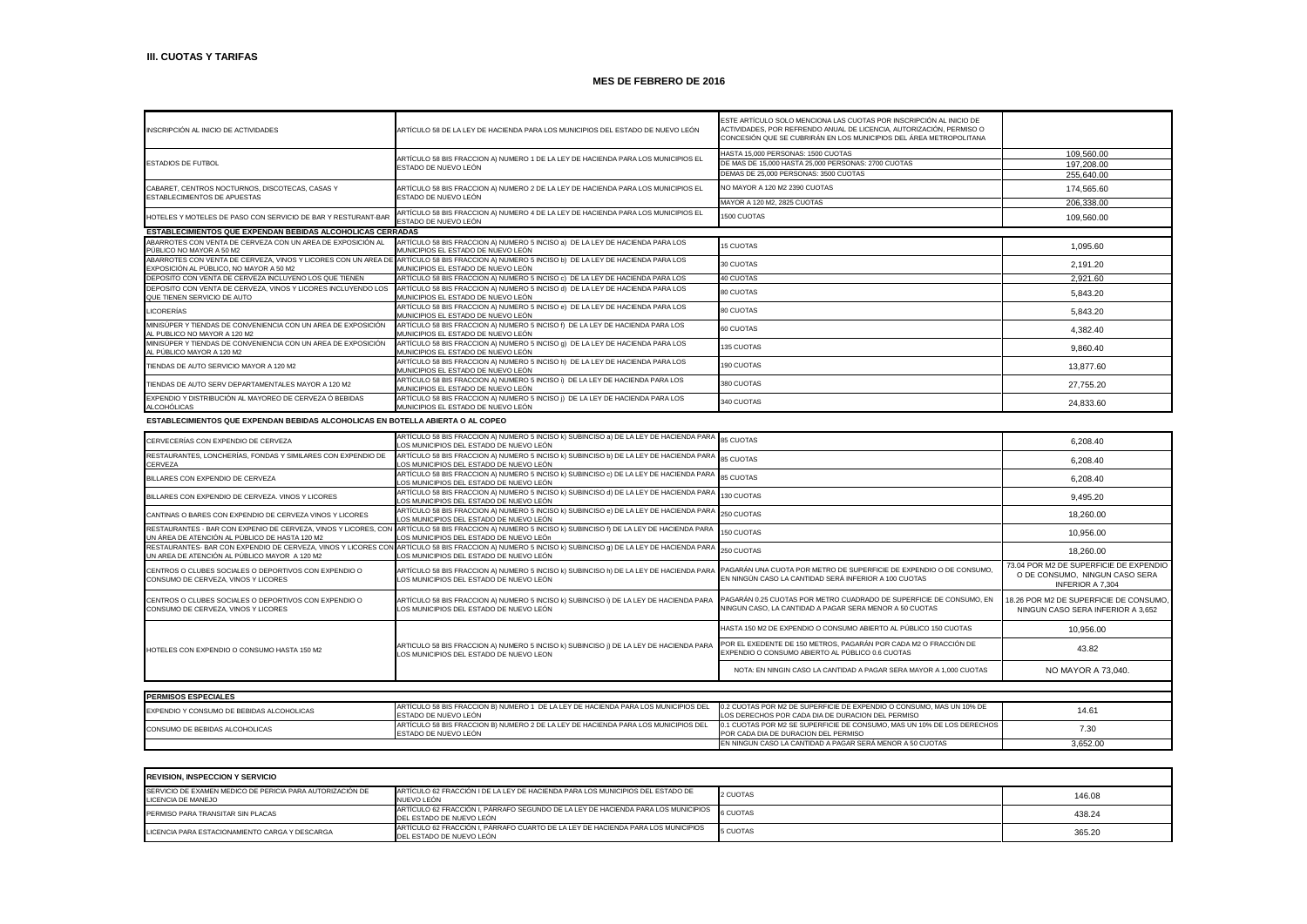| REVISIÓN DE ISAI                                                                            | ARTÍCULO 62 FRACCIÓN IV DE LA LEY DE HACIENDA PARA LOS MUNICIPIOS DEL ESTADO DE<br>NUEVO LEÓN                              | 10 CUOTAS POR CADA INMUEBLE CUANDO NO EXISTA CANTIDAD A PAGAR POR<br>CONCEPTO DEL ISAI                                                                                                                                                                                   | 730.40                                                |  |  |
|---------------------------------------------------------------------------------------------|----------------------------------------------------------------------------------------------------------------------------|--------------------------------------------------------------------------------------------------------------------------------------------------------------------------------------------------------------------------------------------------------------------------|-------------------------------------------------------|--|--|
| INSPECCIÓN DE COMERCIO AMBULANTE                                                            | ARTÍCULO 62, FRACCIÓN II DE LA LEY DE HACIENDA PARA LOS MUNICIPIOS DEL ESTADO DE<br>NUFVO LEÓN                             | DE \$20 A \$70 POR INSPECCIONES QUE PREVIENEN LOS REGLAMENTOS A NIVEL<br><b>MUNICIPAL</b>                                                                                                                                                                                | \$20 Y \$70                                           |  |  |
| INTERVENCION DE DIV. Y ESPECT. PUB.                                                         | ARTÍCULO 31 BIS, FRACCION I, INCISO d) y ARTÍCULO 63 DE LA LEY DE HACIENDA PARA LOS<br>MUNICIPIOS DEL ESTADO DE NUEVO LEÓN | EN RAZÓN A SU COSTO                                                                                                                                                                                                                                                      | SEGÚN SEA EL CASO                                     |  |  |
| INSPECCION DE ECOLOGIA                                                                      | ARTICULO 63 DE LA LEY DE HACIENDA ARA LOS MUNICIPIOS DEL ESTADO DE NUEVO LEON                                              | EN RAZÓN A SU COSTO                                                                                                                                                                                                                                                      | SEGÚN SEA EL CASO                                     |  |  |
| SERVICIOS SANITARIOS QUE PRESTE EL MUNICIPIO                                                |                                                                                                                            |                                                                                                                                                                                                                                                                          |                                                       |  |  |
| MANTENER ANIMALES EN OBSERVACIÓN                                                            | ART ÍCULO 62, FRACCIÓN VI, INCISO a) DE LA LEY DE HACIENDA PARA LOS MUNICIPIOS DEL<br>STADO DE NUEVO LEÓN                  | 0.50 CUOTAS                                                                                                                                                                                                                                                              | 36.52                                                 |  |  |
| RECOGER ANIMALES DOMÉSTICOS ENFERMOS                                                        | ARTÍCULO 62, FRACCIÓN VI INCISO b) DE LA LEY DE HACIENDA PARA LOS MUNICIPIOS DEL<br><b>ESTADO DE NUEVO LEÓN</b>            | 0.50 CUOTAS                                                                                                                                                                                                                                                              | 36.52                                                 |  |  |
| <b>EXPEDICION DE LICENCIAS</b>                                                              |                                                                                                                            |                                                                                                                                                                                                                                                                          |                                                       |  |  |
|                                                                                             | ARTÍCULO 64, FRACCIÓN V, PÁRRAFO PRIMERO DE LA LEY DE HACIENDA PARA LOS MUNICIPIOS<br>DEL ESTADO DE NUEVO LEÓN             | POR LICENCIA Y MEDIO DE IDENTIFICACIÓN POR M2 DE EXPOSICIÓN, 2.5 CUOTAS                                                                                                                                                                                                  | 182.60                                                |  |  |
| LICENCIA DE ANUNCIOS                                                                        | ARTÍCULO 64, FRACCIÓN V, PÁRRAFO SEGUNDO DE LA LEY DE HACIENDA PARA LOS MUNICIPIOS<br>DEL ESTADO DE NUEVO LEÓN             | ANUNCIOS CUYA SUPERFICIE DE EXPOSICIÓN ESTE COMPUESTA DE ELEMENTOS<br>ELECTRÓNICOS, EL MONTO MÁXIMO SERÁ DE 75 CUOTAS                                                                                                                                                    | 5,478.00                                              |  |  |
| LICENCIA DE ANUNCIOS EN VIA PUBLICA                                                         | ARTÍCULO 64. FRACCIÓN V. PÁRRAFO SEXTO DE LA LEY DE HACIENDA PARA LOS MUNICIPIOS<br>DEL ESTADO DE NUEVO LEÓN               | 0.4 CUOTAS POR METROS CUADRADO DE EXPOSICION POR DIA                                                                                                                                                                                                                     | 29.22                                                 |  |  |
|                                                                                             |                                                                                                                            |                                                                                                                                                                                                                                                                          |                                                       |  |  |
| <b>LIMPIEZA DE LOTES BALDÍOS</b>                                                            | ARTÍCULO 65, INCISO a) DE LA LEY DE HACIENDA PARA LOS MUNICIPIOS DEL ESTADO DE NUEVO                                       |                                                                                                                                                                                                                                                                          |                                                       |  |  |
|                                                                                             | FÓN                                                                                                                        | PREDIOS CON SUPERFICIE HASTA 1,000 M2 0.30 CUOTAS                                                                                                                                                                                                                        | 21.91                                                 |  |  |
|                                                                                             | ARTÍCULO 65 INCISO b) DE LA LEY DE HACIENDA PARA LOS MUNICIPIOS DEL ESTADO DE NUEVO<br>LEÓN                                | POR EL EXCEDENTE DE 1,000 M2, POR CADA M2 EXCEDENTE 0.26 CUOTAS                                                                                                                                                                                                          | 18.99                                                 |  |  |
| LIMPIEZA DE LOTES BALDÍOS                                                                   | ARTÍCULO 65, PÁRRAFO SEPTIMO DE LA LEY DE HACIENDA PARA LOS MUNICIPIOS DEL ESTADO<br>DE NUEVO LEÓN                         | POR SERVICIO DE RECOLECCIÓN, TRASLADO Y DISPOSICIÓN FINAL DE LA BASURA<br>PRODUCTO DE LA LIMPIEZA A SOLICITUD DEL PROPIETARIO DEL PREDIO, EL COSTO<br>SERÁ DE 6 CUOTAS POR M3 O FRACCIÓN DE MATERIA RECOLECTADA                                                          | 438.24                                                |  |  |
| LIMPIEZA Y RECOLECCION DE DESECHOS INDUSTRIALES Y COMERCIALES                               |                                                                                                                            |                                                                                                                                                                                                                                                                          |                                                       |  |  |
|                                                                                             | ARTÍCULO 65 BIS INCISO a) DE LA LEY DE HACIENDA PARA LOS MUNICIPIOS DEL ESTADO DE<br>NUEVO LEÓN                            | INMUEBLES QUE GENEREN HASTA 5 KG. DIARIOS, 2 CUOTAS                                                                                                                                                                                                                      | 146.08                                                |  |  |
|                                                                                             | ARTÍCULO 65 BIS INCISO b) DE LA LEY DE HACIENDA PARA LOS MUNICIPIOS DEL ESTADO DE<br>NUEVO LEÓN                            | INMUEBLES QUE GENEREN MÁS DE 5 KG. Y HASTA 10 KG DIARIOS, 4 CUOTAS                                                                                                                                                                                                       | 292.16                                                |  |  |
|                                                                                             | ARTÍCULO 65 BIS INCISO c) DE LA LEY DE HACIENDA PARA LOS MUNICIPIOS DEL ESTADO DE<br>NUEVO LEÓN                            | INMUEBLES QUE GENEREN MÁS DE 10 KG. Y HASTA 25 KG. DIARIOS, 6 CUOTAS                                                                                                                                                                                                     | 438.24                                                |  |  |
| SERVICIO DE LIMPIA DE DESECHOS INDUSTRIALES Y COMERCIALES                                   | ARTÍCULO 65 BIS INCISO d) DE LA LEY DE HACIENDA PARA LOS MUNICIPIOS DEL ESTADO DE<br>NUEVO LEÓN                            | INMUEBLES QUE GENEREN MÁS DE 25 KG. Y HASTA 50 KG. DIARIOS, 14 CUOTAS                                                                                                                                                                                                    | 1,022.56                                              |  |  |
|                                                                                             | ARTÍCULO 65 BIS INCISO e) DE LA LEY DE HACIENDA PARA LOS MUNICIPIOS DEL ESTADO DE<br>NUFVO I FÓN                           | INMUEBLES QUE GENEREN MÁS DE 50 KG. Y HASTA 100 KG. DIARIOS, 25 CUOTAS                                                                                                                                                                                                   | 1,826.00                                              |  |  |
|                                                                                             | ARTÍCULO 65 BIS INCISO f) DE LA LEY DE HACIENDA PARA LOS MUNICIPIOS DEL ESTADO DE<br>NUEVO LEÓN                            | INMUEBLES QUE GENEREN MÁS DE 100 KG. Y HASTA 200 KG. DIARIOS, 48 CUOTAS                                                                                                                                                                                                  | 3.505.92                                              |  |  |
|                                                                                             | ARTÍCULO 65 BIS INCISO g) DE LA LEY DE HACIENDA PARA LOS MUNICIPIOS DEL ESTADO DE<br>NUEVO LEÓN                            | INMUEBLES QUE GENEREN MÁS DE 200 KG. Ó EL EQUIVALENTE A TRES M3 DIARIOS<br>EL COBRO SERÁ DE 48 CUOTAS MÁS 0.50 CUOTAS POR CADA 5KG, ADICIONALES                                                                                                                          | 3,505.92 MÁS 36.52 POR CADA 5KG<br><b>ADICIONALES</b> |  |  |
| OCUPACION DE LA VIA PUBLICA                                                                 |                                                                                                                            |                                                                                                                                                                                                                                                                          |                                                       |  |  |
| OCUPAR LA VÍA PUBLICA CON INSTALACIONES FIJAS O SEMIFIJAS                                   | ARTÍCULO 65 BIS-1, FRACCIÓN I DE LA LEY DE HACIENDA PARA LOS MUNCICPIOS DEL ESTADO DE                                      | 0.016 CUOTAS DIARIAS                                                                                                                                                                                                                                                     | 1.17                                                  |  |  |
| SITIOS DE AUTOMÓVILES                                                                       | NUEVO LEÓN<br>ARTÍCULO 65 BIS-1, FRACCIÓN II DE LA LEY DE HACIENDA PARA LOS MUNICIPIOS DEL ESTADO DE                       | 5 CUOTAS POR TRIMESTRE                                                                                                                                                                                                                                                   | 365.20                                                |  |  |
| CAJONES ESTACIONAMIENTO COMERCIAL                                                           | NUFVO LEÓN<br>ARTÍCULO 65 BIS-1, FRACCIÓN III INCISO a) DE LA LEY DE HACIENDA PARA LOS MUNICIPIOS DEL                      | <b>CUOTAS POR M2</b>                                                                                                                                                                                                                                                     | 365.20                                                |  |  |
|                                                                                             | ESTADO DE NUEVO LEÓN<br>ARTÍCULO 65 BIS-1, FRACCIÓN III INCISO b) DE LA LEY DE HACIENDA PARA LOS MUNICIPIOS DEL            | 1.5 CUOTAS POR M2                                                                                                                                                                                                                                                        |                                                       |  |  |
| CAJONES ESTACIONAMIENTO PARTICULAR                                                          | ESTADO DE NUEVO LEÓN<br>ARTÍCULO 65 BIS-1, FRACCIÓN IV, PÁRRAFO PRIMERO DE LA LEY DE HACIENDA PARA LOS                     |                                                                                                                                                                                                                                                                          | 109.56                                                |  |  |
| RECOLECCIÓN DE PARQUÍMETROS                                                                 | MUNICIPIOS DEL ESTADO DE NUEVO LEÓN                                                                                        | \$2.50 POR HORA                                                                                                                                                                                                                                                          | \$2.50 POR HORA                                       |  |  |
| MERCADOS AMBULANTES                                                                         | ARTÍCULO 65 BIS-1, FRACCIÓN I DE LA LEY DE HACIENDA PARA LOS MUNCICPIOS DEL ESTADO DE<br>NUEVO LEÓN                        | 0.016 CUOTAS DIARIAS POR M2 COMPLETO O FRACCION                                                                                                                                                                                                                          | 1.17                                                  |  |  |
| OTRAS OCUPACIONES DE LA VIA PUBLICA                                                         | ARTÍCULO 65 BIS-1, FRACCIÓN I, PÁRRAFO SEGUNDO DE LA LEY DE HACIENDA PARA LOS<br>MUNCIPIOS DEL ESTADO DE NUEVO LEON        | 0.081 CUOTAS DIARIAS POR METRO CUADRADO                                                                                                                                                                                                                                  | 5.92                                                  |  |  |
| CONTRIBUCIONES POR NUEVOS FRACCIONAMIENTOS, EDIFICACIONES, RELOTIFICACIONES Y SUBDIVISIONES |                                                                                                                            |                                                                                                                                                                                                                                                                          |                                                       |  |  |
| PAGO DEL 7 %                                                                                | ARTICULO 65 BIS 2 DE LA LEY DE HACIENDA PARA LOS MUNICIPIOS DEL ESTADO DE NUEVO LEON SEGÚN SEA EL CASO                     |                                                                                                                                                                                                                                                                          | SEGÚN SEA EL CASO                                     |  |  |
| PAGO DEL ARTICULO 151 FRACC II                                                              | ARTICULO 65 BIS 2 DE LA LEY DE HACIENDA PARA LOS MUNICIPIOS DEL ESTADO DE NUEVO LEO                                        | CEDER SUELO AL MUNICIPIO PARA DESTINOS A RAZÓN DEL 17% -DIECISIETE DEL<br>ÁREA VENDIBLE Ó 22 -VEINTIDÓS METROS CUADRADOS POR UNIDAD DE VIVIENDA, O<br>LO QUE RESULTE MAYOR, LOS USOS COMPLEMENTARIOS NO HABITACIONALES<br>CEDERÁN EL 7% -SIETE DEL ÁREA VENDIBLE CORRESP | SEGÚN SEA EL CASO                                     |  |  |
| <b>OTROS INGRESOS</b>                                                                       |                                                                                                                            |                                                                                                                                                                                                                                                                          |                                                       |  |  |
| OTROS INGRESOS                                                                              | ARTICULO 63 PARRAFO SEGUNDO DE LA LEY DE HACIENDA PARA LOS MUNICIPIOS DEL ESTADO<br>DE NUEVO LEON                          | SEGÚN SEA EL CASO                                                                                                                                                                                                                                                        | SEGÚN SEA EL CASO                                     |  |  |
| <b>DIVERSOS</b>                                                                             |                                                                                                                            |                                                                                                                                                                                                                                                                          |                                                       |  |  |
| <b>DIVERSOS</b>                                                                             | ARTICULO 63 PARRAFO SEGUNDO DE LA LEY DE HACIENDA PARA LOS MUNICIPIOS DEL ESTADO<br>DE NUEVO LEON                          | SEGÚN SEA EL CASO                                                                                                                                                                                                                                                        | SEGÚN SEA EL CASO                                     |  |  |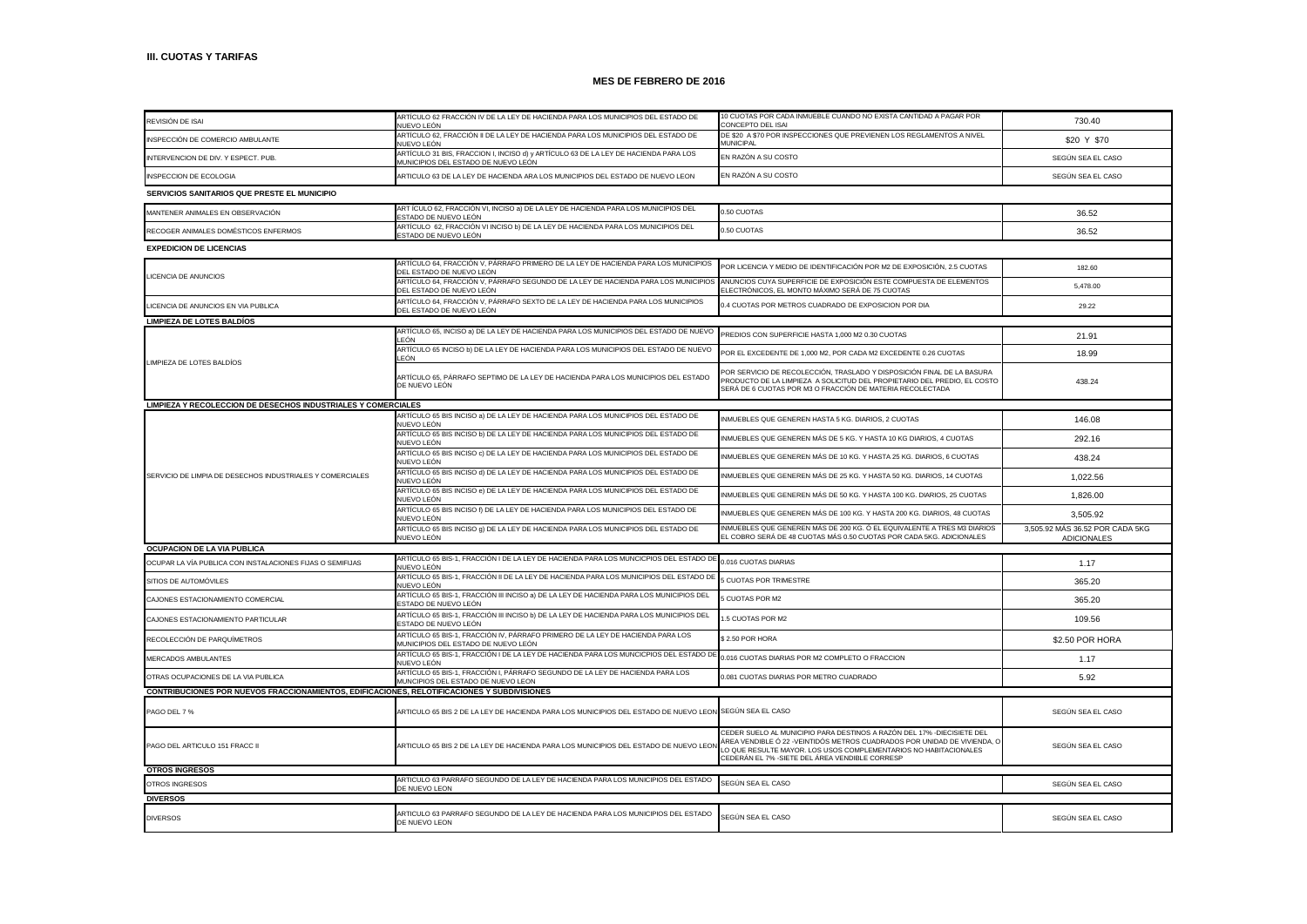| 3.- PRODUCTOS                                   |                                                                                                                                                                                                                                               |                                                                                                                                    |                          |  |  |
|-------------------------------------------------|-----------------------------------------------------------------------------------------------------------------------------------------------------------------------------------------------------------------------------------------------|------------------------------------------------------------------------------------------------------------------------------------|--------------------------|--|--|
| <b>CONCEPTO Y DESCRIPCION</b>                   | <b>FUNDAMENTO JURÍDICO</b>                                                                                                                                                                                                                    | <b>CUOTA QUE CORRESPONDE</b>                                                                                                       | <b>CANTIDAD</b>          |  |  |
| <b>EXPLOTACION</b>                              |                                                                                                                                                                                                                                               |                                                                                                                                    |                          |  |  |
| CUOTAS DIF GUARDERIAS                           | ARTICULO 66, FRACCION I DE LA LEY DE HACIENDA PARA LOS MUNICIPIOS DEL ESTADO DE<br>NUEVO LEON                                                                                                                                                 | SEGÚN SEA EL CASO                                                                                                                  | SEGÚN SEA EL CASO        |  |  |
| <b>4.- APROVECHAMIENTOS</b>                     |                                                                                                                                                                                                                                               |                                                                                                                                    |                          |  |  |
| <b>CONCEPTO Y DESCRIPCION</b>                   | <b>FUNDAMENTO JURÍDICO</b>                                                                                                                                                                                                                    | <b>CUOTA QUE CORRESPONDE</b>                                                                                                       | <b>CANTIDAD</b>          |  |  |
| <b>MULTAS</b>                                   |                                                                                                                                                                                                                                               |                                                                                                                                    |                          |  |  |
| MULTAS DE TRANSITO                              | ARTICULO 67, FRACCION I Y ARTICULO 69 DE LA LEY DE HACIENDA PARA LOS MUNICIPIOS DEL<br>ESTADO DE NUEVO LEON Y ARTICULO 136, FRACCION V, 137, 138, 139, 140 Y 145 DEL<br>REGLAMENTO DE TRANSITO Y VIALIDAD DEL MUNICIPIO DE GARCIA, NUEVO LEON | DE ACUERDO AL TABULADOR Y DEMAS PRECEPTOS QUE ESTABLECE EL<br>REGLAMENTO DE TRANSITO Y VIALIDAD DEL MUNCIPIO DE GARCIA, NUEVO LEON | SEGÚN SEA EL CASO        |  |  |
| MULTAS DE POLICIA                               | ARTICULO 67, FRACCION I Y ARTICULO 69 DE LA LEY DE HACIENDA PARA LOS MUNICIPIOS DEL<br>STADO DE NUEVO LEON                                                                                                                                    | DE ACUERDO A TABULADOR                                                                                                             | SEGÚN SEA EL CASO        |  |  |
| MULTAS DE OBRAS PUBLICAS                        | ARTICULO 67 FRACCION I Y ARTICULO 69 DE LA LEY DE HACIENDA PARA LOS MUNICIPIOS DEL<br><b>ESTADO DE NUEVO LEON</b>                                                                                                                             | DE ACUERDO A TABULADOR                                                                                                             | SEGÚN SEA EL CASO        |  |  |
| MULTAS DE COMERCIO Y ESPECTACULOS               | ARTICULO 67 FRACCION I Y ARTICULO 69 DE LA LEY DE HACIENDA PARA LOS MUNICIPIOS DEL<br>ESTADO DE NUEVO LEON                                                                                                                                    | DE ACUERDO A TABULADOR                                                                                                             | SEGÚN SEA EL CASO        |  |  |
| MULTAS DE LOTES BALDIOS                         | ARTICULO 67 FRACCION I Y ARTICULO 69 DE LA LEY DE HACIENDA PARA LOS MUNICIPIOS DEL<br><b>ESTADO DE NUEVO LEON</b>                                                                                                                             | DE ACUERDO A TABULADOR                                                                                                             | SEGÚN SEA EL CASO        |  |  |
| MULTA DE ISAI                                   | ARTICULO 67 FRACCION I Y ARTICULO 69 DE LA LEY DE HACIENDA PARA LOS MUNICIPIOS DEL<br>ESTADO DE NUEVO LEON                                                                                                                                    | DE ACUERDO A TABULADOR                                                                                                             | SEGÚN SEA EL CASO        |  |  |
| MULTAS DE ECOLOGIA                              | ARTICULO 67 FRACCION I Y ARTICULO 69 DE LA LEY DE HACIENDA PARA LOS MUNICIPIOS DEL<br>ESTADO DE NUEVO LEON                                                                                                                                    | DE ACUERDO A TABULADOR                                                                                                             | SEGÚN SEA EL CASO        |  |  |
| MULTAS PROTECCION CIVIL                         | ARTICULO 67 FRACCION I Y ARTICULO 69 DE LA LEY DE HACIENDA PARA LOS MUNICIPIOS DEL<br><b>ESTADO DE NUEVO LEON</b>                                                                                                                             | DE ACUERDO A TABULADOR                                                                                                             | SEGÚN SEA EL CASO        |  |  |
| MULTAS DE LIMPIA                                | ARTICULO 67 FRACCION I Y ARTICULO 69 DE LA LEY DE HACIENDA PARA LOS MUNICIPIOS DEL<br>STADO DE NUEVO LEON                                                                                                                                     | DE ACUERDO A TABULADOR                                                                                                             | SEGÚN SEA EL CASO        |  |  |
| <b>ACCESORIOS Y REZAGOS</b>                     |                                                                                                                                                                                                                                               |                                                                                                                                    |                          |  |  |
| RECARGOS DE IMPUESTO PREDIAL                    | ARTICULO 67 . FRACCION III DE LA LEY DE HACIENDA PARA LOS MUNICIPIOS DEL ESTADO DE<br>NUEVO LEON, Y LEY DE INGRESOS PARA LOS MUNICIPIOS PARA EL AÑO 2016, ART. TERCERO Y<br>CUARTO                                                            | AL PRESENTARSE ESPONTANEAMENTE EL 1% Y AL SER REQUERIDO EL 1.2% POR<br>CADA MES O FRACCION QUE SE RETARDE EL PAGO                  | SEGÚN SEA EL CASO        |  |  |
| RECARGOS DE ADQUISICION DE INMUEBLES            | ARTICULO 67, FRACCION III DE LA LEY DE HACIENDA PARA LOS MUNICIPIOS DEL ESTADO DE<br>NUEVO LEON, Y LEY DE INGRESOS PARA LOS MUNICIPIOS PARA EL AÑO 2016, ART. TERCERO Y                                                                       | AL PRESENTARSE ESPONTANEAMENTE EL 1% Y AL SER REQUERIDO EL 1.2% POR<br>CADA MES O FRACCION QUE SE RETARDE EL PAGO                  | SEGÚN SEA EL CASO        |  |  |
| RECARGOS DE DERECHOS                            | ARTICULO 67 , FRACCION III DE LA LEY DE HACIENDA PARA LOS MUNICIPIOS DEL ESTADO DE<br>NUEVO LEON, Y LEY DE INGRESOS PARA LOS MUNICIPIOS PARA EL AÑO 2016, ART. TERCERO Y                                                                      | AL PRESENTARSE ESPONTANEAMENTE EL 1% Y AL SER REQUERIDO EL 1.2% POR<br>CADA MES O FRACCION QUE SE RETARDE EL PAGO                  | SEGÚN SEA EL CASO        |  |  |
| RECARGOS DE APROVECHAMIENTO                     | ARTICULO 67 , FRACCION III DE LA LEY DE HACIENDA PARA LOS MUNICIPIOS DEL ESTADO DE<br>NUEVO LEON, Y LEY DE INGRESOS PARA LOS MUNICIPIOS PARA EL AÑO 2016, ART. TERCERO Y                                                                      | AL PRESENTARSE ESPONTANEAMENTE EL 1% Y AL SER REQUERIDO EL 1.2% POR<br>CADA MES O FRACCION QUE SE RETARDE EL PAGO                  | SEGÚN SEA EL CASO        |  |  |
| GASTOS DE EJECUCION DE IMPUESTO PREDIAL         | ARTICULO 67, FRACCION III DE LA LEY DE HACIENDA PARA LOS MUNICIPIOS DEL ESTADO DE<br>NUEVO LEON, ART. 145 DEL CODIGO FISCAL CAP. 3                                                                                                            | 10% DEL CREDITO FISCAL SIN EXCEDER 1 SALARIO MINIMO ELEVADO A DOS AÑOS                                                             | SEGÚN SEA EL CASO        |  |  |
| GASTOS DE EJECUCION DE ADQUISICION DE INMUEBLES | ARTICULO 67, FRACCION III DE LA LEY DE HACIENDA PARA LOS MUNICIPIOS DEL ESTADO DE<br>NUEVO LEON, ART. 145 DEL CODIGO FISCAL CAP. 3                                                                                                            | 10% DEL CREDITO FISCAL SIN EXCEDER 1 SALARIO MINIMO ELEVADO A DOS AÑOS                                                             | SEGÚN SEA EL CASO        |  |  |
| <b>GASTOS DE DERECHOS</b>                       | ARTICULO 67, FRACCION III DE LA LEY DE HACIENDA PARA LOS MUNICIPIOS DEL ESTADO DE<br>NUEVO LEON, Y LEY DE INGRESOS PARA LOS MUNICIPIOS PARA EL AÑO 2016, ART. TERCERO Y<br><b>CUARTO</b>                                                      | AL PRESENTARSE ESPONTANEAMENTE EL 1% Y AL SER REQUERIDO EL 1.2% POR<br>CADA MES O FRACCION QUE SE RETARDE EL PAGO                  | SEGÚN SEA EL CASO        |  |  |
| <b>GASTOS DE APROVECHAMIENTO</b>                | ARTICULO 67 , FRACCION III DE LA LEY DE HACIENDA PARA LOS MUNICIPIOS DEL ESTADO DE<br>NUEVO LEON, Y LEY DE INGRESOS PARA LOS MUNICIPIOS PARA EL AÑO 2016, ART. TERCERO Y                                                                      | AL PRESENTARSE ESPONTANEAMENTE EL 1% Y AL SER REQUERIDO EL 1.2% POR<br>CADA MES O FRACCION QUE SE RETARDE EL PAGO                  | SEGÚN SEA EL CASO        |  |  |
| SANCION DE IMPUESTO PREDIAL                     | ARTICULO 67, FRACCION III DE LA LEY DE HACIENDA PARA LOS MUNICIPIOS DEL ESTADO DE<br><b>IUEVO LEON Y CODIGO FISCAL ART 22</b>                                                                                                                 | SEGÚN SEA EL CASO                                                                                                                  | SEGÚN SEA EL CASO        |  |  |
| SANCION DE ADQUISICION DE INMUEBLES             | ARTICULO 67 , FRACCION III DE LA LEY DE HACIENDA PARA LOS MUNICIPIOS DEL ESTADO DE<br>NUEVO LEON Y CODIGO FISCAL ART 22                                                                                                                       | SEGUN SEA EL CASO                                                                                                                  | SEGÚN SEA EL CASO        |  |  |
| SANCION DE DERECHOS                             | ARTICULO 67, FRACCION III DE LA LEY DE HACIENDA PARA LOS MUNICIPIOS DEL ESTADO DE<br>NUEVO LEON Y CODIGO FISCAL ART 22                                                                                                                        | SEGÚN SEA EL CASO                                                                                                                  | SEGÚN SEA EL CASO        |  |  |
| SANCION DE APROVECHAMIENTO                      | ARTICULO 67, FRACCION III DE LA LEY DE HACIENDA PARA LOS MUNICIPIOS DEL ESTADO DE<br>NUEVO LEON Y CODIGO FISCAL ART 22                                                                                                                        | SEGÚN SEA EL CASO                                                                                                                  | SEGÚN SEA EL CASO        |  |  |
| <b>NO ESPECIFICADOS</b>                         |                                                                                                                                                                                                                                               |                                                                                                                                    |                          |  |  |
| ACTUALIZACIONES DEL ISAI                        | ARTICULO 67, FRACCION V DE LA LEY DE HACIENDA PARA LOS MUNICIPIOS DEL ESTADO DE<br>NUEVO LEON, ARTICULO 22 DEL CODIGO FISCAL DEL ESTADO DE NUEVO LEON                                                                                         | APLICA SEGÚN SEA EL CASO                                                                                                           | APLICA SEGÚN SEA EL CASO |  |  |
| MULTA POR REVISION DE PLANOS                    | ARTICULO 69 DE LA LEY DE HACIENDA PARA LOS MUNICIPIOS DEL ESTADO DE NUEVO LEON                                                                                                                                                                | SEGÚN SEA EL CASO                                                                                                                  | SEGÚN SEA EL CASO        |  |  |
|                                                 | ARTICULO 82 FRACCION II DEL CODIGO FISCAL DEL ESTADO DE NUEVO LEON                                                                                                                                                                            | 100% DE LAS CONTRIBUCIONES NO PAGADAS                                                                                              | SEGÚN SEA EL CASO        |  |  |
| MULTA PERMISO DE CONSTRUCCION                   | ARTICULO 342 FRACCION II INCISO i) DE LA LEY DE DESARROLLO URBANO DEL ESTADO DE<br><b>NUFVO LEON</b>                                                                                                                                          | DESDE 2 MIL A 10,000 CUOTAS                                                                                                        | 146,080 A 730,400        |  |  |
| EVASION DE IMPUESTO PREDIAL                     | ARTICULO 67 , FRACCION III DE LA LEY DE HACIENDA PARA LOS MUNICIPIOS DEL ESTADO DE<br>NUEVO LEON, Y LEY DE INGRESOS PARA LOS MUNICIPIOS PARA EL AÑO 2016, ART. TERCERO Y<br><b>CUARTO</b>                                                     | AL PRESENTARSE ESPONTANEAMENTE EL 1% Y AL SER REQUERIDO EL 1.2% POR<br>CADA MES O FRACCION QUE SE RETARDE EL PAGO                  | SEGÚN SEA EL CASO        |  |  |